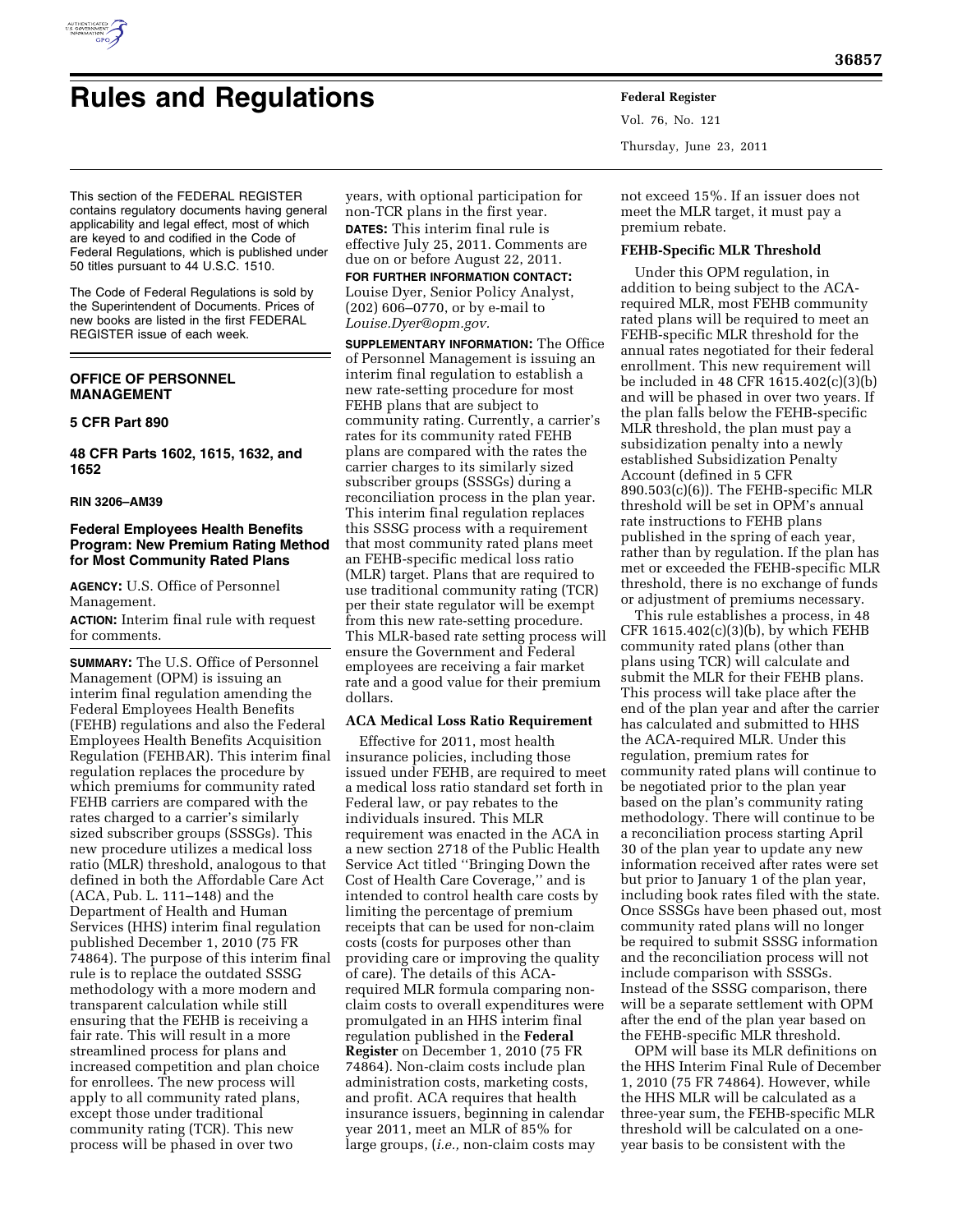annual renegotiation of FEHB premiums. The HHS interim final regulation allows for a credibility adjustment for the ''special circumstance of smaller plans, which do not have sufficient experience to be statistically valid for purposes of the rebate provisions.'' The FEHB-specific MLR threshold calculation may also include a credibility adjustment, but, if used, the threshold will be lower, due to the relative small size of FEHB enrollee populations. The FEHB-specific MLR threshold target may be different from the ACA large group MLR of 85%. In calculating the FEHB-specific MLR threshold, plans will be aggregated as defined in that year's annual rate instructions issued to carriers.

The use of an FEHB-specific MLR threshold in FEHB community rate setting will allow for the removal of SSSGs for non-TCR plans while preserving incentives for carriers to provide health insurance that is affordable and that has appropriate controls on administrative overhead. In recent years, there have been a declining number of fully insured plans in the commercial market. Carriers are increasingly unable to find groups similarly sized to the FEHB group for comparison and are withdrawing from the program as a result.

This OPM regulation requires that the FEHB-specific MLR threshold calculation take place after the ACArequired MLR calculation and any rebate amounts due to the FEHB as a result of the ACA-required calculation will not be included in the FEHBspecific MLR threshold calculation. The HHS interim final MLR rule requires health insurance issuers to submit their MLR calculation by June 1 of the year following the MLR reporting year. Issuers must report information related to earned premiums and expenditures in various categories, including reimbursement for clinical services provided to enrollees, activities that improve health care quality, and all other non-claims costs. The HHS interim final regulation specifies that the report will include claims incurred in the MLR reporting year and paid through March of the following year.

To complete the FEHB-specific MLR threshold calculation after the carrier calculated the ACA-required MLR, FEHB carriers will report claims incurred in the plan year and paid through March 31 of the following year. FEHB carriers will report the same categories of information for the FEHBspecific MLR threshold calculation as reported for the ACA-required MLR calculation; however, the FEHB-specific MLR threshold calculation data will be

based only on the FEHB population of the health plan. Data will be reported to OPM with the rate filing for the year following the MLR reporting year. Specific dates for reporting MLR will be included in the rate instructions which are typically released in April of each year.

Under the current SSSG methodology, adjustments due to SSSG discounts are either deposited into plan-specific contingency reserve accounts or factored into reduced premiums for enrollees in the following plan year. Under this rule, if the FEHB-specific MLR threshold calculation process requires an FEHB carrier to pay a subsidization penalty, it will not be deposited into its own contingency reserve fund but will instead be deposited into a Subsidization Penalty Account established in the U.S. Treasury by OPM for this purpose. These funds will be annually distributed, on a pro-rata basis, to the contingency reserves of all non-TCR community rated plans' contingency reserves.

Issuers failing to meet the FEHBspecific MLR threshold must make any subsidization penalty payment within 60 days of notification of amounts due. This payment would take place via wire transfer, similar to the way carriers make payments required by the current reconciliation process. In the case of carrier non-compliance, this interim final rule includes authority for OPM to garnish premium payments to the carrier in 1632.170(a)(3).

As stipulated in Section 8910 of Title 5 of the US Code, OPM will include a provision in contracts with carriers that requires the carrier to:

• Furnish reasonable reports to OPM to enable it to carry out its functions under this chapter.

• Permit OPM and GAO to examine records, including those from affiliates and vendors, as may be necessary to carry out the purpose of this chapter.

Under this regulation, the new methodology becomes effective for all non-TCR plans for the 2013 plan year. For the 2012 plan year, all non-TCR health plans have an option of either: (1) Following the SSSG requirements as currently stated and providing OPM the FEHB-specific 2011 and 2012 MLR threshold calculation by the date specified in the 2012 annual instructions; or (2) moving to the FEHBspecific MLR threshold calculation with no requirement to submit SSSG information after 2012. The FEHBspecific MLR threshold for plans choosing the second option for 2012 will be set similar to the average MLR of FEHB's experience rated plans. OPM

expects to set the FEHB-specific MLR threshold for 2013 and beyond at a reasonable level consistent with the MLR that community rated plans are currently achieving under the SSSG mechanism, but no lower than 85 percent. For those plans that stay under the SSSG methodology, there would be no financial impact to the plans from this regulation in the 2012 plan year. Community rated FEHB plans that are required by state law to use TCR will be required to continue using the SSSG methodology.

## **Background**

There are two methods of determining premium rates for FEHB plans: Community rating and experiencerating. This regulatory change will apply to those FEHB plans that are subject to community rating. Under current regulation, the community rated plan premiums are compared to the premiums of SSSGs to ensure that FEHB receives the lowest available premium rate

TCR plans are those that set the same rates for all groups in a community regardless of the health risks and other characteristics of any specific group. Under TCR, an FEHB group must be charged the same premium as all other groups in the area that receive the same set of benefits. Healthier groups subsidize the less healthy groups that use more health services. This subsidization is by design, and the health plan cannot adjust premiums for a specific group to reflect the percentage of premium revenue used for claim costs versus administration. Therefore, OPM believes it inappropriate to impose an MLR-based premium rating methodology on those FEHB plans that use TCR. Currently, the only FEHB plans that use TCR are those operating in states that require it.

Under current regulations, the premiums for community rated FEHB plans are negotiated with OPM the August before the plan year begins on January 1. Those negotiated rates are based on comparable rates offered to other plans in the community, with some plans adjusting for age, gender, and health risks of the community. Beginning in April of the plan year, OPM conducts a reconciliation process to update any change in rate assumptions that occurred after rates were set but before January 1 of the plan year, such as new book rates filed in the state in which the plan is issued. During this reconciliation process, each FEHB community rated plan determines the two appropriate employer-based subscriber groups that will serve as SSSGs for comparison. If a plan has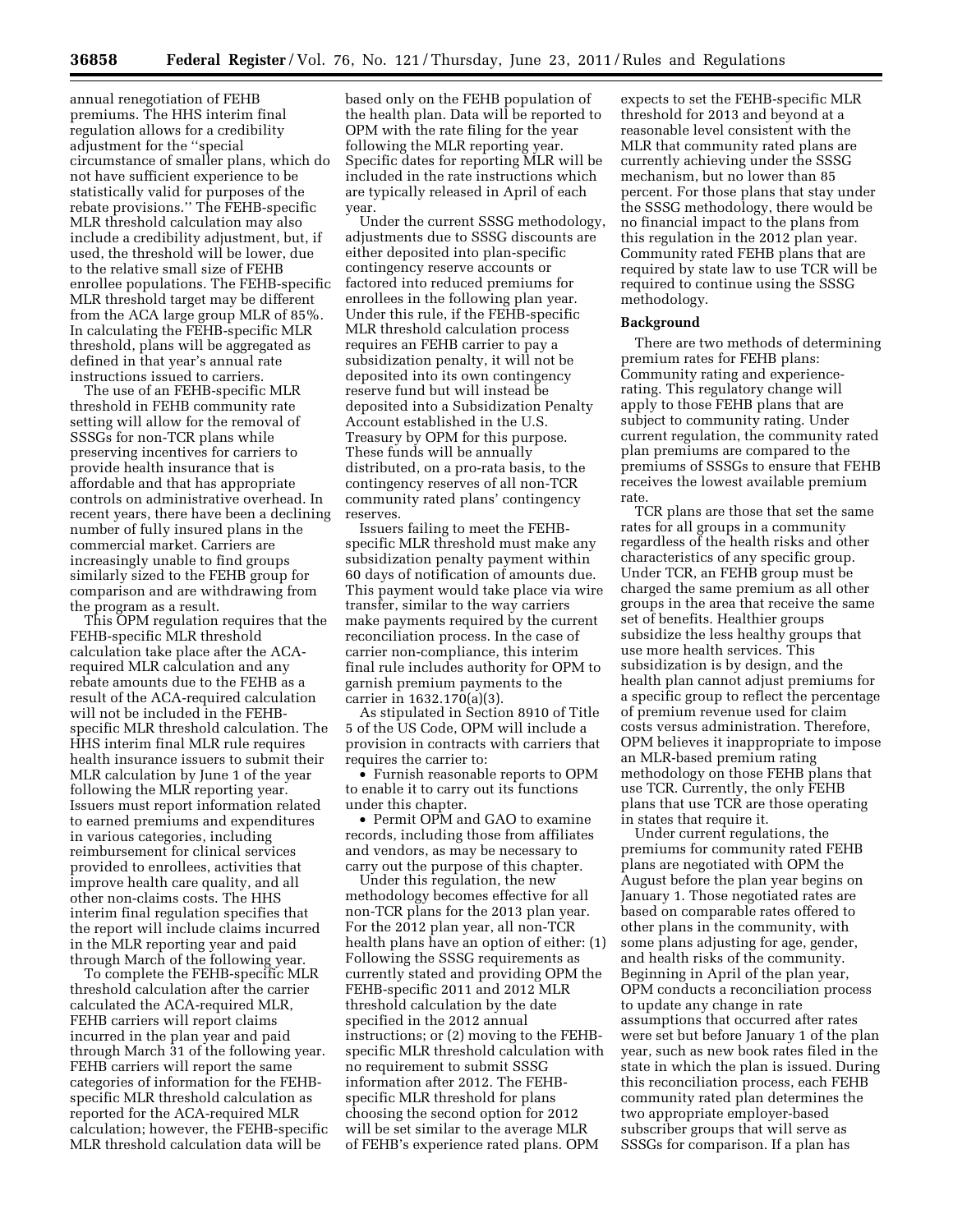provided a discounted rate to one of the SSSGs, the plan must match that discount in the rate provided to FEHB. SSSGs are defined in FEHBAR at 48 CFR 1602.170–13.

The FEHB Program has experienced a decline in the number of participating HMO plans in part due to concerns with the comparison of rates to SSSGs. OPM's goal is to offer Federal employees, annuitants and their families a broad choice of health insurance plans. To that end, where there are significant barriers to entry or aspects of the program that increase risk beyond an acceptable level for carriers, OPM is taking steps to mitigate risks and eliminate barriers to entry.

The current methodology involving SSSG comparison has been cited by some health plans as creating uncertainty and risk in the FEHB Program. Uncertainty and risk have increased over the years as employers have moved away from offering fullyinsured products with community rates for their employees. This trend has resulted in fewer appropriately-sized employer groups that can be used in the SSSG calculation. Under the current methodology, SSSGs are sometimes much smaller than the FEHB group, diverging from the original intent of the regulation. There are several cases in which FEHB groups are compared to groups much less than half their size for the purpose of rate determination.

## **Waiver of Proposed Rulemaking**

OPM has determined that it would be impracticable, unnecessary, and contrary to the public interest to delay putting the provisions of this interim final regulation in place until a public notice and comment process has been completed. Under section 553(b) of the Administrative Procedure Act (APA) (5 U.S.C. 551 *et seq.*) a general notice of proposed rulemaking is not required when an agency, for good cause, finds that notice and public comment thereon are impracticable, unnecessary, or contrary to the public interest. FEHB plans must be in possession of full information about OPM's rating methodology prior to May 31, 2011 in order to submit proposals for the 2012 plan year. In the absence of the option of a new rating methodology, FEHB plans have indicated they may discontinue participation in FEHB. Fewer participating FEHB plans would constrain competition and limit choice for FEHB enrollees. This OPM interim final regulation was completed as quickly as possible following the publication of the regulatory definition of medical loss ratio by HHS in December 2010, upon which this rule

relies. Further, plans have the option of subjecting themselves to the existing rating methodology during the 2012 plan year, should they choose to do so. Therefore, we find good cause to waive the notice of proposed rulemaking and to issue this final rule on an interim basis, including a 30-day public comment period.

# **Regulatory Impact Analysis**

OPM has examined the impact of this rule as required by Executive Order 12866 (September 1993, Regulatory Planning and Review) and Executive Order 13563, which directs agencies to assess all costs and benefits of available regulatory alternatives and, if regulation is necessary, to select regulatory approaches that maximize net benefits (including potential economic, environmental, public, health, and safety effects, distributive impacts, and equity). A regulatory impact analysis must be prepared for major rules with economically significant effects of \$100 million or more in any one year. This rule is not considered a major rule because OPM estimates that premiums paid by Federal employees and agencies will be very similar under the old and new payment methodologies. This rule will be cost-neutral. OPM's intention is to keep FEHB premiums stable and sustainable using this more transparent methodology.

## **List of Subjects**

#### *5 CFR Part 890*

Government employees, Health facilities, Health insurance, Health professions, Hostages, Iraq, Kuwait, Lebanon, Military personnel, Reporting and recordkeeping requirements, Retirement.

# *48 CFR Parts 1602, 1615, 1632, and 1652*

Government employees, Government procurement, Health insurance, Reporting and recordkeeping requirements.

U.S. Office of Personnel Management.

# **John Berry,**

## *Director.*

For the reasons set forth in the preamble, OPM amends part 890 of title 5 CFR and chapter 16 of title 48 CFR (FEHBAR) as follows:

# **TITLE 5—ADMINISTRATIVE PERSONNEL**

# **PART 890—FEDERAL EMPLOYEES HEALTH BENEFITS PROGRAM**

# **Subpart E—Contributions and Withholdings**

■ 1. The authority citation for subpart E of part 890 continues to read as follows:

**Authority:** 5 U.S.C. 8913; Sec. 890.303 also issued under Sec. 50 U.S.C. 403p, 22 U.S.C. 4069c and 4069c–1; Subpart L also issued under Sec. 599C of Public Law 101–513, 104 Stat. 2064, as amended; Sec. 890.102 also issued under Secs. 11202(f), 11232(e), 11246(b) and (c) of Public Law 105–33, 111 Stat. 251; Sec. 721 of Public Law 105–261, 112 Stat. 2061 unless otherwise noted; Sec. 890.111 also issued under Sec. 1622(b) of Public Law 104–106, 110 Stat. 515.

■ 2. Add § 890.503 $(c)(6)$  to read as follows:

## **§ 890.503 Reserves.**

\* \* \* \* \*

 $(c) * * * *$ (6) *Subsidization penalty reserve.* This reserve account shall be credited with all subsidization penalties levied against community rated plans outlined in 48 CFR 1615.402(c)(3)(b)(2). The funds in this account shall be annually distributed to the contingency reserves of all community rated plans subject to the FEHB-specific medical loss ratio threshold on a pro-rata basis. The funds will not be used for one specific carrier or plan.

## **TITLE 48—FEDERAL ACQUISITION REGULATIONS SYSTEM**

## **CHAPTER 16—OFFICE OF PERSONNEL MANAGEMENT FEDERAL EMPLOYEES HEALTH BENEFITS ACQUISITION REGULATION**

**Subchapter A—General** 

# **PART 1602—DEFINITIONS OF WORDS AND TERMS**

■ 3. The authority citation for part 1602 continues to read as follows:

**Authority:** 5 U.S.C. 8913; 40 U.S.C. 486(c); 48 CFR 1.301.

 $\blacksquare$  4. § 1602.170–2(b) is revised to read as follows:

# **§ 1602.170–2 Community rate.**

\* \* \* \* \* (b) *Adjusted community rate* means a community rate which has been adjusted for expected use of medical resources of the FEHBP group. An adjusted community rate is a prospective rate and cannot be retroactively revised to reflect actual experience, utilization, or costs of the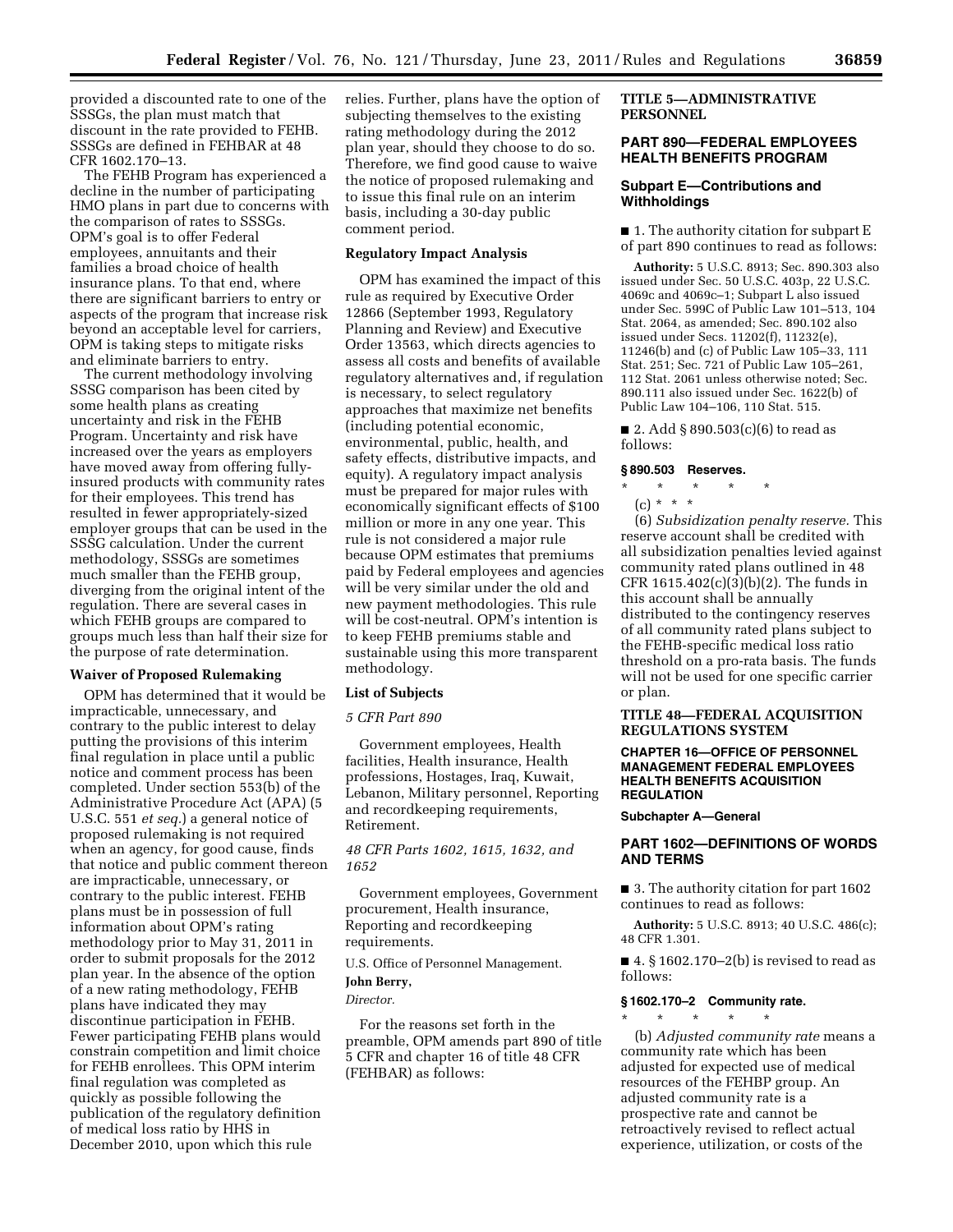FEHBP group, except as described in  $§ 1615.402(c)(4).$ 

 $\blacksquare$  5. § 1602.170–5(b) is revised to read as follows:

# **§ 1602.170–5 Cost or pricing data.**

\* \* \* \* \* (b) *Community rated carriers.* Cost or pricing data for community rated carriers is the specialized rating data used by carriers in computing a rate that is appropriate for the Federal group and similarly sized subscriber groups (SSSGs). Such data include, but are not limited to, capitation rates; prescription drug, hospital, and office visit benefits utilization data; trend data; actuarial data; rating methodologies for other groups; standardized presentation of the carrier's rating method (age, sex, etc.) showing that the factor predicts utilization; tiered rates information; ''step-up'' factors information; demographics such as family size; special benefit loading capitations; and adjustment factors for capitation. After the 2012 plan year, reconciled rates for community rated carriers, other than those required by state law to use Traditional Community Rating (TCR), will be required to meet an FEHBspecific medical loss ratio threshold published annually in OPM's rate instructions to FEHB carriers.

■ 6. Redesignate §§ 1602.170–13 through 1602.170–15 as §§ 1602.170–14 through 1602.170–15 respectively. ■ 7. Add new § 1602.170–14 to read as

follows:

#### **§ 1602.170–14 FEHB-specific medical loss ratio threshold calculation.**

(a) *Medical loss ratio* (MLR) means the ratio of plan incurred claims, including the issuer's expenditures for activities that improve health care quality, to total premium revenue determined by OPM, as defined by the Department of Health and Human Services.

(b) The FEHB-specific MLR will be calculated on an annual basis, with the prior year's ratio having no effect on the current plan year. This FEHB-specific MLR will be measured against an FEHBspecific MLR threshold to be put forth by OPM in the annual rate instruction letter to FEHB carriers.

(c) OPM will set a credibility adjustment to account for the special circumstances of small FEHB plans in annual rate instructions to carriers.

# **Subchapter C—Contracting Methods and Contract Types**

# **PART 1615—CONTRACTING BY NEGOTIATION**

■ 7. The authority citation for part 1615 continues to read as follows:

**Authority:** Audit and records—5 U.S.C. 8913; 40 U.S.C. 486(c); 48 CFR 1.301. Negotiation—5 U.S.C. 8902.

■ 8. Revise § 1615.402(c)(3) to read as

# **§ 1615.402 Pricing policy.**

- \* \* \* \* \*
	- (c) \* \* \*

follows:

(3) For plan year 2012, plans will have the option of continuing to use the similarly sized subscriber group (SSSG) rating methodology described in paragraph (c)(3)(i) of this section or using the MLR rating methodology described in paragraph (c)(3)(ii) of this section. All non-traditional community rated (TCR) plans will be required to submit FEHB-specific MLR information for every year beginning with plan year 2011.

(i) *Similarly sized subscriber group (SSSG) methodology.* (A) For contracts with 1,500 or more enrollee contracts for which the FEHB Program premiums for the contract term will be at or above the threshold at FAR 15.403–4(a)(1), OPM will require the carrier to provide the data and methodology used to determine the FEHB Program rates. OPM will also require the data and methodology used to determine the rates for the carrier's SSSGs. The carrier will provide cost or pricing data required by OPM in its rate instructions for the applicable contract period. OPM will evaluate the data to ensure that the rate is reasonable and consistent with the requirements in this chapter. If necessary, OPM may require the carrier to provide additional documentation.

(B) Contracts will be subject to a downward price adjustment if OPM determines that the Federal group was charged more than it would have been charged using a methodology consistent with that used for the SSSGs. Such adjustments will be based on the lower of the two rates determined by using the methodology (including discounts) the carrier used for the two SSSGs.

(C) FEHB Program community-rated carriers will comply with SSSG criteria provided by OPM in the rate instructions for the applicable contract period.

(ii) *FEHB-specific medical loss ratio (MLR) threshold methodology.* (A) For contracts with 1,500 or more enrollee contracts for which the FEHB Program premiums for the contract term will be at or above the threshold at FAR 15.403–4(a)(1), OPM will require the carrier to provide the data and methodology used to determine the FEHB Program rates. OPM will also require the data and methodology used to determine the medical loss ratio (MLR) as defined in the ACA (Public

Law 111–148) and as defined by HHS in implementing regulations for all FEHB community rated plans other than those required by state law to use Traditional Community Rating. The carrier will provide cost or pricing data, as well as the FEHB-specific MLR threshold data required by OPM in its rate instructions for the applicable contract period. OPM will evaluate the data to ensure that the rate is reasonable and consistent with the requirements in this chapter. If necessary, OPM may require the carrier to provide additional documentation.

(B) Contracts will be subject to a subsidization penalty if OPM determines that the FEHB group did not meet the FEHB-specific MLR threshold specified in the annual rate instruction to carriers. Such a subsidization penalty will be deposited into a Subsidization Penalty Account held at the U.S. Treasury. This Subsidization Penalty Account will be held in common with all community rated carriers and will be annually distributed to the contingency reserve accounts of all non-TCR community rated plans on a pro-rata basis.

(C) FEHB Program community-rated carriers will comply with the MLR criteria, including the FEHB-specific MLR threshold provided by OPM in the rate instructions for the applicable contract period. FEHB plans that are required by state law to use TCR are exempt from this requirement and will use the SSSG methodology outlined in of this section (c)(3)(i) of this section.

\* \* \* \* \* ■ 9. Revise § 1615.406–2 to read as follows:

#### **§ 1615.406–2 Certificate of accurate cost or pricing data for community rated carriers.**

The contracting officer will require a carrier with a contract meeting the requirements in 1615.402(c)(2) or 1615.402(c)(3) to execute the Certificate of Accurate Cost or Pricing Data contained in this section. A carrier with a contract meeting the requirements in  $1615.402(c)(2)$  will complete the Certificate and keep it on file at the carrier's place of business in accordance with 1652.204–70. A carrier with a contract meeting the requirements in 1615.402(c)(3) will submit the Certificate to OPM along with its rate reconciliation, which is submitted during the first quarter of the applicable contract year.

(Beginning of certificate)

#### **Certificate of Accurate Cost or Pricing Data for Community-Rated Carriers**

This is to certify that, to the best of my knowledge and belief: (1)(a) The cost or